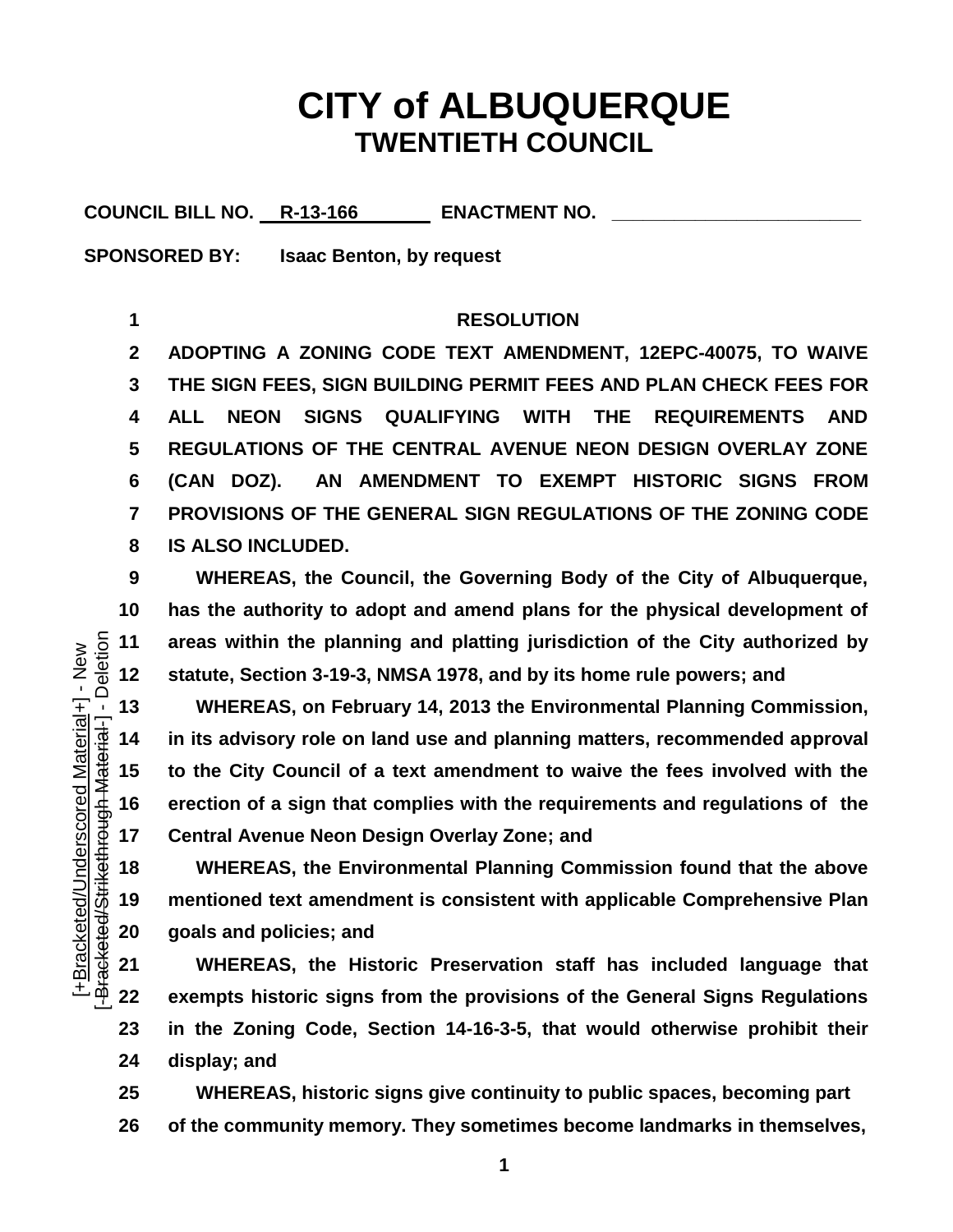**almost without regard for the building to which they are attached, or the property on which they stand. In an age of uniform franchise signs and generic plastic "box" signs, historic signs often attract by their individuality: by a clever detail, a daring use of color and motion, or a reference to particular people, shops, or events; and**

 **WHEREAS, Historic signs should be exempted from provisions of the Zoning code that conflict with other adopted goals and policies that encourage the preservation of historic resources. The proposed amendments would also clarify that historic signs are not subject to regulations related to non-conforming signs.**

 **BE IT RESOLVED BY THE COUNCIL, THE GOVERNING BODY OF THE CITY OF ALBUQUERQUE:**

**13 Section 1. A WAIVER OF THE SIGN, BUILDING PERMIT AND PLAN CHECK FEES IN SECTION 14-16-3-5 (A) (4) OF THE ZONING CODE FOR NEON SIGNS IN THE CAN DOZ. The amendment is to the General Sign Regulations, §14-16- 3-5 (A) (4), of the Zoning Code to allow a waiver of the sign erection fees for a neon sign in the CAN DOZ. In order to qualify for the fee waiver, the sign must language is as follows:**

 meet all requirements and regulations set forth by the CAN DOZ. The amended  $\frac{3}{2}$  day of any larguage is as follows:<br> **19** day day Frees. A sign permit fee shall be charged to cover the cost of enforcement of zon **(4) Fees. A sign permit fee shall be charged to cover the cost of enforcement of zoning regulations concerning signs erected after 1975 and for the costs associated with the enforcement of zoning regulations for all electronic signs. The fee for a sign permit shall be:**

 **(a) \$.70 per square foot of the largest face of the sign or \$70, whichever is more.**

 **(b) \$1.45 per square foot of the largest face of the sign or \$145, whichever is more, for signs erected without a permit when it has been determined by the Zoning Enforcement Officer that the sign erector had full knowledge of the permit requirements.**

- **30 (c) Signs within the Central Avenue Neon Sign Design Overlay Zone, which meet all the requirements, shall have the sign fees, building permit fees, and plan check fees waived.**
- **(d) For electronic signs, the fee shall be paid annually.**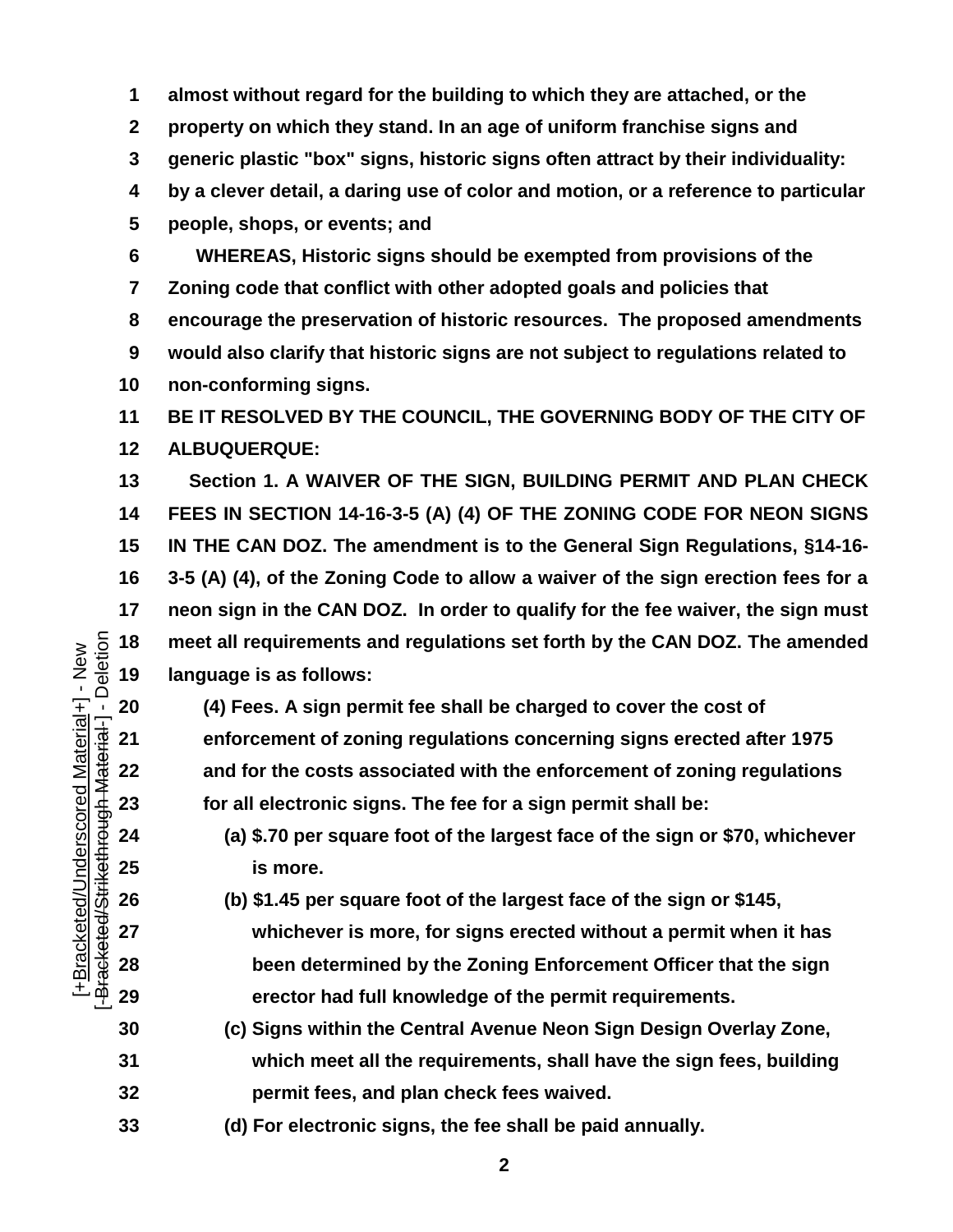**(e)The Planning Director may adopt by regulation an additional fee to cover the costs associated with the inspection and enforcement of electronic signs.**

 **Section 2. AMENDED LANGUAGE THAT PERTAINS TO HISTORIC SIGNS IN SECTION 14-16-3-5 (C) (4) (k) OF THE ZONING CODE, THE GENERAL SIGN REGULATIONS. The amended language is as follows:**

**7 Historic signs that are associated with the historic use of a premises are exempt from provisions of the Zoning Code that would otherwise prohibit their display. For the purposes of this section, a historic sign is defined as a sign that is listed or determined to be eligible for listing in the New Mexico Register of Cultural Properties either individually or as a contributing part of a property, or a sign that contributes to the historic character of a designated City Landmark. Historic signs may be relocated on the premises to facilitate their preservation. If the copy or imagery of a historic sign is altered, the alterations shall preserve the historic integrity of the sign and any new portions of the sign may be considered in determining the number and size of signs permitted.**

 **Section 3. FINDINGS ACCEPTED. The following findings are adopted by the City Council:**

**1. The City of Albuquerque Planning Department is proposing a text** 

 **amendment to the Zoning Code in order waive sign fees for neon signs that abide by the requirements and regulations of the Central Avenue Neon Sign Design Overlay Zone (CAN DOZ). This text amendment is to facilitate the implementation of neon signs within the Central Avenue corridor.** 

 **2. The intent of this text amendment is for the City to waive the signage fee for neon signs within the CAN DOZ. There are other fees associated with the erection of a sign that should be considered to be included in such a waiver – building permit fees and plan check fees. Staff has suggested modifying the language of this text amendment to encourage the use of neon signs within the CAN DOZ by relieving these fees as well.**

 **3. The Charter of the City of Albuquerque, the Albuquerque Comprehensive Plan and the City of Albuquerque Zoning Code are incorporated herein by reference and made part of the record for all purposes.** 

Deletion [-Bracketed/Strikethrough Material-] - Deletion [+Bracketed/Underscored Material+] - New<br>-Bracketed/Strikethrough Material-] - Deletio [+Bracketed/Underscored Material+] - New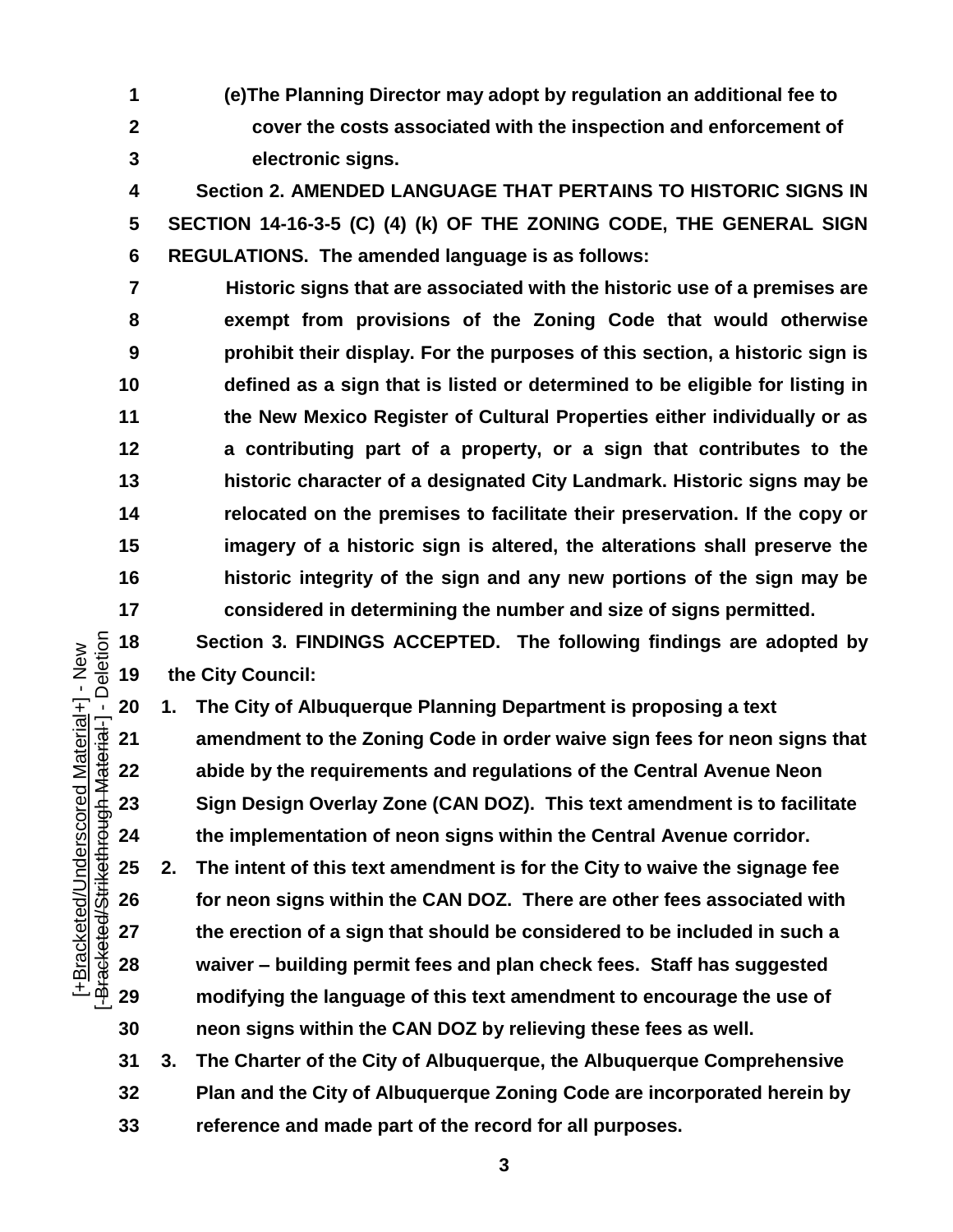- **4. The Zoning Code requires notification and other procedures for text amendments to the text of the Zoning Code (§14-16-4-3 (A) (5), which refers to §14-16-4-1(D)). The EPC is charged with evaluating the request and forwarding a recommendation to the City Council.**
- **5. The request meets the intent of the City Charter: Amending the text of the Zoning Ordinance is a proper act of self-governance and falls within the City's powers (Article I). Waiving sign, building permit and plan check fees for neon signs within the CAN DOZ promotes and maintains an aesthetic and humane urban environment (Article IX).**
- **6. The proposed text amendment generally furthers the intent of the Zoning**
- **Code to promote the health, safety and general welfare of the public**
- **because it would support improvements to the roadway corridor along**
- **Central Avenue. As the zoning authority for the City of Albuquerque, the**
- **City Council will make the final determination.**
- **7. The request is not in significant conflict with adopted elements of the**
- **Comprehensive Plan or other city master plans including the following:**
- **CENTRAL URBAN AREA POLICIES**

 **The CAN DOZ is a new overlay district that promotes historic neon signs to be sure that this historic culture does not get lost. This district includes all neon signs that are to be rehabilitated or new qualifying s be sure that this historic culture does not get lost. This district includes all neon signs that are to be rehabilitated or new qualifying signs. The creation of a design overlay zone of historic visual art that bisects the Central Urban Area will help to link the residential areas with a visually pleasing commercial area.****(Comprehensive Plan Goal for Central Urban Area and Policies II.B.6.a and b)**

## **ESTABLISHED URBAN AREA POLICIES**

- **a) The location, intensity, and design of neon signs along the Central Avenue corridor adds to the historic character of old Route 66, which respects existing neighborhood values. The sign fee waiver will encourage additional neon signs, and in turn, they will enhance the visual urban environment. The CAN DOZ offers a level of innovation that is unique and appropriate to the area in a cost-effective manner that encourages the redevelopment of older neighborhoods.**
- **(Comprehensive Plan Policies II.B.5.d, l, m, o and p)**

Deletion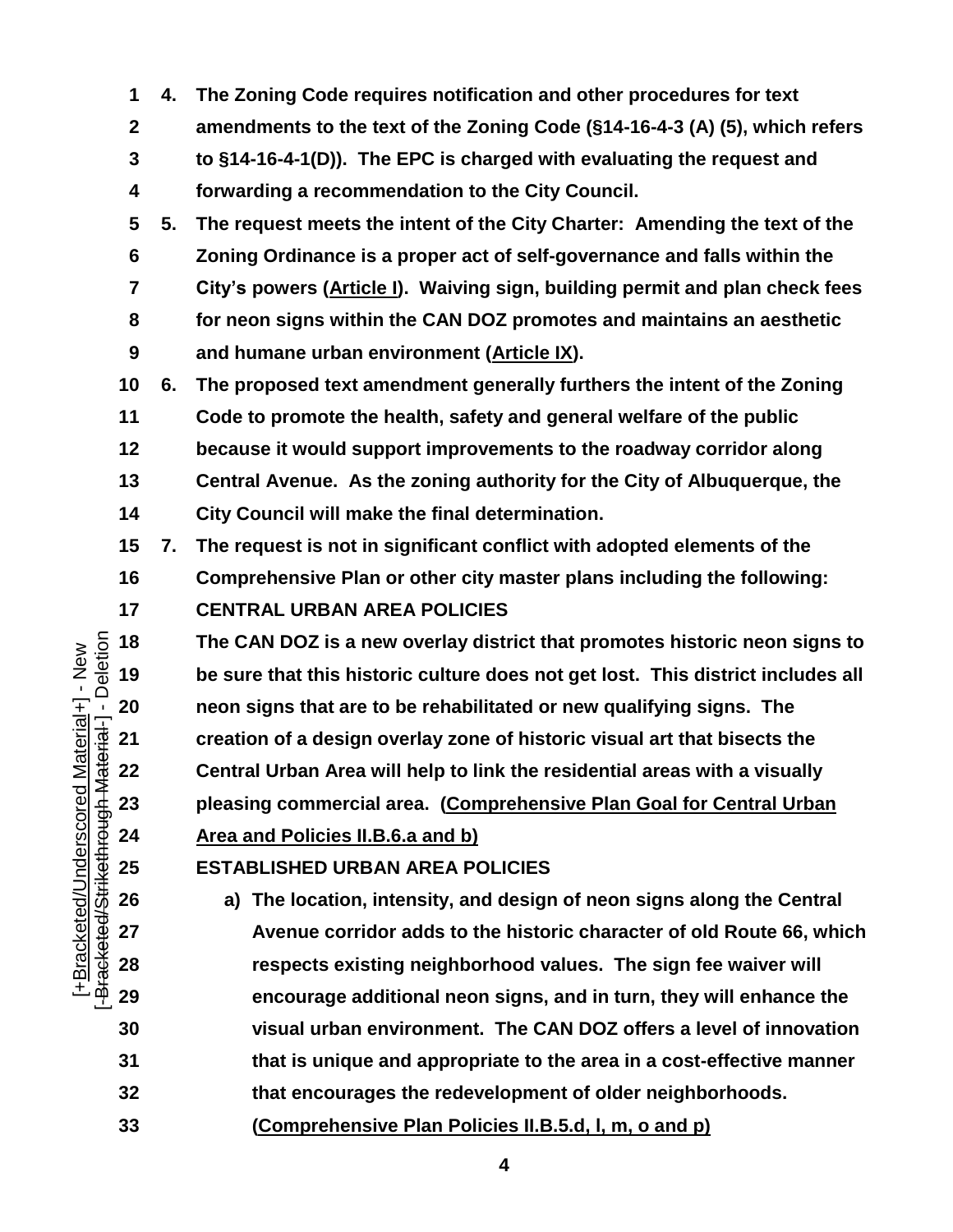|                                                                  | 1                | b) This request will have a beneficial impact on social and economic |
|------------------------------------------------------------------|------------------|----------------------------------------------------------------------|
|                                                                  | $\boldsymbol{2}$ | activities along Central Avenue as a whole, but more-so in the ten   |
|                                                                  | 3                | Activity Centers that are along the Central Avenue corridor due to   |
|                                                                  | 4                | the increased concentration of commercial activity.                  |
|                                                                  | 5                | (Comprehensive Plan Goal for Activity Centers)                       |
|                                                                  | 6                | <b>ENVIRONMENTAL PROTECTION AND HERITAGE CONSERVATION</b>            |
|                                                                  | $\overline{7}$   | <b>5. Historic Resources</b>                                         |
|                                                                  | 8                | a) The CAN DOZ is not an historic district, but is the creation of a |
|                                                                  | 9                | corridor that provides incentives for neon signs that are            |
|                                                                  | 10               | considered of historic significance. The amendment to the            |
|                                                                  | 11               | Zoning Code that will allow the fee waiver will encourage this       |
|                                                                  | 12               | corridor to be realized. (Comprehensive Plan Goal for Historic       |
|                                                                  | 13               | <b>Resources)</b>                                                    |
|                                                                  | 14               | 8. Developed Landscape                                               |
|                                                                  | 15               | a) Creating mechanisms with incentives in order to allow the         |
|                                                                  | 16               | realization of the CAN DOZ along Central Avenue will enhance the     |
|                                                                  | 17               | quality and visual impact of the developed landscape.                |
|                                                                  | 18               | (Comprehensive Plan Goal for Historic Resources)                     |
| - Deletion<br>Material+] - New                                   | 19               | 9. Community Identity                                                |
|                                                                  | 20               | a) Encouraging neon signs to line Central Avenue enhances the built  |
| laterial-]                                                       | 21               | environment. The CAN DOZ will create an identity within the City     |
|                                                                  | 22               | that doesn't exist today: a place that businesses can utilize neon   |
| -Bracketed/Underscored<br>-B <del>racketed/Strikethrough M</del> | 23               | signs as a way of signifying that they belong to a special district. |
|                                                                  | 24               | The CAN DOZ is also a unique way to connect Activity Centers         |
|                                                                  | 25               | along a Major Transit Corridor. (Comprehensive Plan Goal for         |
|                                                                  | 26               | <b>Community Identity and Policy II.C.9.b and e)</b>                 |
|                                                                  | 27               | <b>COMMUNITY RESOURCE MANAGEMENT</b>                                 |
|                                                                  | 28               | 4. Transportation and Transit                                        |
|                                                                  | 29               | a) The request is in response to create an innovative way to enhance |
|                                                                  | 30               | the streetscape by providing incentives for businesses to utilize    |
|                                                                  | 31               | neon signage along the Central Avenue corridor. The current          |
|                                                                  | 32               | form of the text amendment is straightforward: waive sign fees for   |
|                                                                  | 33               | signs that meet the requirements and regulations of the CAN          |
|                                                                  |                  |                                                                      |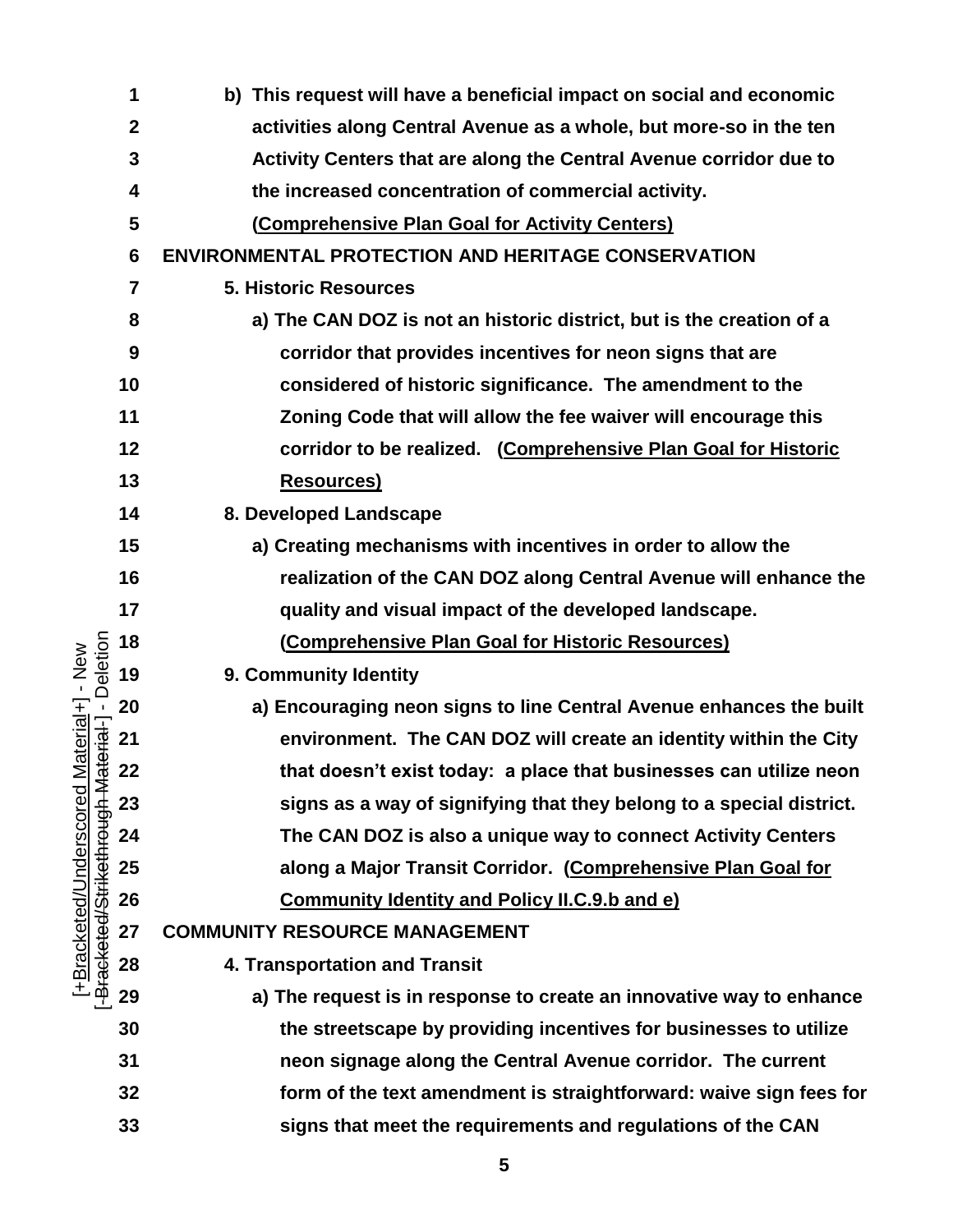**DOZ. This will encourage more activity along the Central Avenue corridor as pedestrians and vehicles will frequent the corridor because of the increased usage of this amenity. The increase in pedestrianism will have a direct impact on increased transit ridership throughout the corridor as well. A balance of multi- modal transportation will encourage an increased amount of economic vitality, which is directly linked to an increase in employment and services along Central Avenue. (Comprehensive Plan Goal for Transportation and Transit) 8. The additional language that is added to the text amendment of the Zoning ordinance maintains the City's intent to offer a fee waiver as an incentive for the erection of a neon sign within the CAN DOZ. The new language is offered as a Condition for recommending approval to the City Council. 9. The Historic Preservation Staff has suggested an additional change to the General Sign Regulations: to exempt historic signs from provisions of the sign regulations that would otherwise prohibit their display. The suggested language reflecting this addition is a Condition of**  Deletion [-Bracketed/Strikethrough Material-] - Deletion **Recommendation For Approval. 10. Notification was presented in the December 2012 Neighborhood News Newsletter on December 18, 2012, and staff has received no communication from parties that either support or oppose the 22 Notification has also been posted on ONC's homepage for the sum as well.<br>
<b>22 ASSEM**<br>
22 **communication from parties that either support or oppose this amendment. Notification has also been posted on ONC's homepage for the newsletter as well. 11.Staff has not received any communications supporting or opposing this request. Section 4. EXPIRATION DATE FOR THE WAIVER OF THE SIGN, BUILDING PERMIT AND PLAN CHECK FEES FOR NEON SIGNS IN THE CAN DOZ. The waiver of fees set forth in this resolution for qualifying signs shall expire five years from the effective date of this resolution unless the Council takes action on or prior to that date to extend the waiver. Section 5.EFFECTIVE DATE AND PUBLICATION. This legislation shall take** 

**effect thirty days after publication by title and general summary.**

[+Bracketed/Underscored Material+] - New

[+Bracketed/Underscored Material+] - New